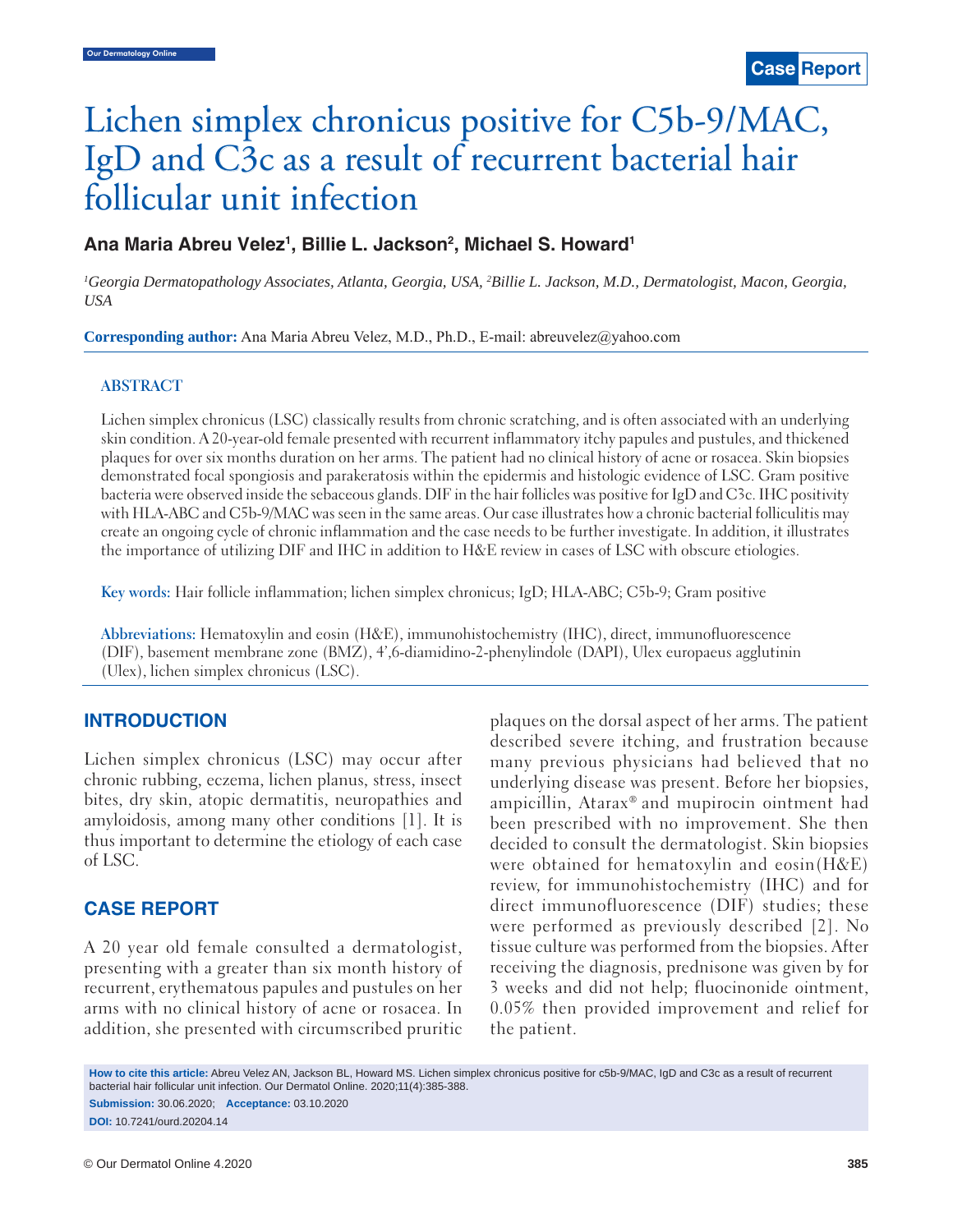Skin biopsies were taken for hematoxylin and eosin (H&E) staining, direct immunofluorescence (DIF) and for immunohistochemistry (IHC); all were performed as previously described [2]. For DIF, we classified our findings as previously categorized [2], i.e., negative  $(-)$ , weakly positive  $(+)$ , positive  $(+++)$  and strongly positive  $(++++)$ .

IHC stains were performed utilizing a Leica Bond MAX IHC automatized platform stainer (Buffalo Grove, Illinois, USA) using a Novolink™ detection with Compact Polymer<sup>™</sup> technology. Specifically, for primary staining we utilized a bond polymer refined Red detection DS9390, an alkaline phosphatase linker polymer and fast red chromogen (red staining). For our secondary staining, we utilized bond polymer refined detection DS9800, a horseradish peroxidase linker polymer and DAB chromogen (brown staining). Positive and negative controls were consistently performed. We used anti-human monoclonal antibody to HLA-ABC antigen, clone W6/32, polyclonal rabbit anti-human IgD (code IR517), and C5B-9 (code M077) from Agilent-Dako (Carpinteria, California, USA).

Microscopic Description of the H&E tissue sections demonstrated focal spongiosis and parakeratosis within the epidermis. Evidence of LSC was present, with no ulceration. Within the dermis, a mild, superficial, perivascular infiltrate of lymphocytes and histiocytes with occasional eosinophils and mast cells was identified around blood vessels supplying the hair follicles (Fig. 1). A Gram stain confirmed the localized presence of Gram positive coccal bacteria in some BMZ and internal areas of the hair follicles and sebaceous glands.

DIF displayed the following results:  $IgG$  (++; dotted cell junctions in epidermal corneal keratinocytes), IgD and  $C3c$  (+++, scattered positivity within sebaceous gland lobules and hair follicle isthmus areas; colocalizing with both the Gram positive staining and the perifollicular infiltrate;  $++$ ); IgE  $(++)$ , positive in the epidermal keratinocytes of the corneal layer, as well as inside the sebaceous glands. Opsonized bacteria were found inside the hair follicles, in areas positive for C3c and IgD (Fig. 1).



Figure 1: a and b. H & E staining. a) Evidence of LSC with hyperkeratosis of the epidermis (black arrow; 100X). b) Perifollicular inflammation (10X). c) Gram stain showing Gram positive bacteria (black arrow; blue staining; 400X). d) Positive DIF staining with FITC conjugated antihuman IgD antibody in the hair follicles near the bacteria (+++; green/yellow staining; black arrow). The red staining shows positive staining for *Ulex* and the blue staining represents counterstaining of cell nuclei with DAPI. e) IHC shows positive staining with C5b-9/MAC at the BMZ of the hair follicles (dark staining; black arrow). f) IHC staining, positive for HLA-ABC at the base of a hair follicle and its neurovascular supply vessels (brown staining; black arrow).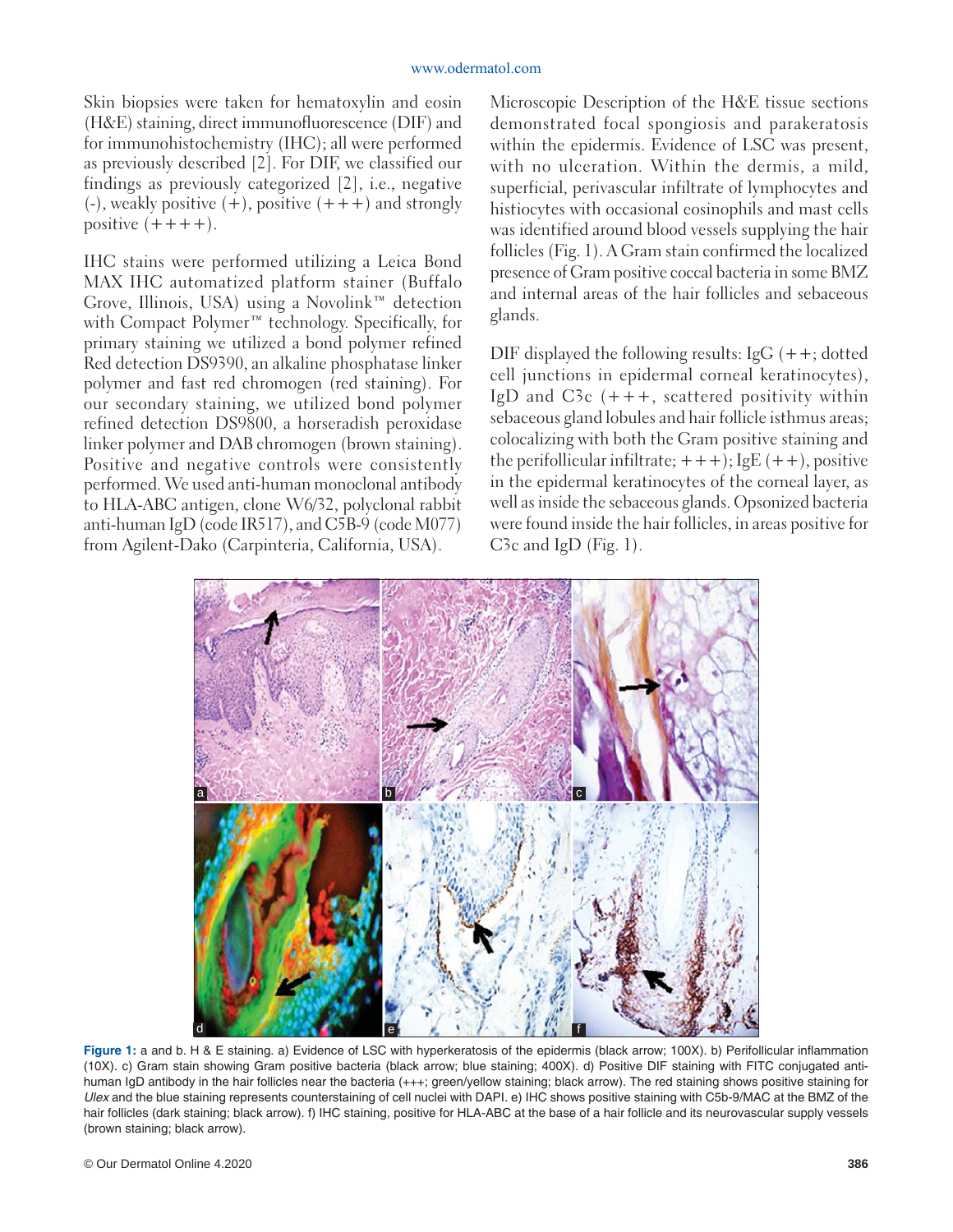Complement C5b-9 was as well as HLA-ABC were positive in several spots in the basement membrane zone (BMZ) of the sebaceous glands as well as the BMZ of the hair follicles where the Gram-positive bacteria were seen (Fig. 1).

# **DISCUSSION**

Lichen simplex chronicus (LSC) is a localized, wellcircumscribed area of lichenification often resulting from repeated rubbing or scratching of the skin; it often results in tremendous patient discomfort and frustration. It occurs more in skin of patients affected by atopic, seborrheic and/or contact dermatitides, as well as psoriasis [1]. We present a case of chronic hair follicle inflammation induced by Gram positive bacteria. The infection resulted in strong reactivity via IgD and other immunoglobulins and complement that prolonged the subclinical inflammation. The hair follicles as well as the pilosebaceous units can be recurrently inflamed by infectious and parasitic entities. Not only in humans, but also in animals, often antimicrobial therapy is often given in superficial bacterial folliculitis but now knowing the underlying cause. One of the most common infections are seen due to *Demodex* mites, *Malassezia* spp [3-5]. Hookworms had been also associated with folliculitis [6]. Hair restoration using some synthetic fibers can also be cause of folliculitis [7].

We were able to confirm the small foci of Gram positive bacteria because the DIF and the IHC studies helped to localize them. IgD and C3c were the most consistently positive immune markers around the bacteria as well as in the perifollicular infiltrate. Of interest, both C5b-9/MAC and HLA-ABC were very positive in the area of the folliculitis and the inflammatory infiltrate. The terminal complement component [membrane attack complex (MAC)], A.K.A C5b-9. In some cases, it has been demonstrated that bacterial killing by complement requires direct anchoring of membrane attack complex precursor C5b-7. A significant effector role of the human complement system is to straight kill Gram-negative bacteria via Membrane Attack Complex (MAC) pores. MAC pores are assembled when surface-bound convertase enzymes convert C5 into C5b, which together with C6, C7, C8 and numerous copies of C9 forms a transmembrane pore that damages the bacterial cell envelope [8]. This may explain the reactivity that we observed using the IHC C5b-9/MAC stain.

In cases like ours and/or in any suspected recurrent folliculitis or pilosebaceous unit infection, advanced techniques may be helpful. These include 1) fluorescence in situ hybridization (FISH) using broad-range bacterial and fungal probes; 2) immunofluorescence microscopy, and 3) monoclonal antibodies directed towards Grampositive bacteria and/or against *Staphylococcus spp*. and *Propionibacterium acnes* [3-4]. Most laboratories and/or medical practitioners lack these techniques; in our case, these tests were not performed. Of interest, when using DIF we were able to identify coccal bacteria labelling with IgD, C3c and, to a lesser degree IgE inside the sebaceous glands and hair follicular units.

# **CONCLUSION**

In cases of recurrent lichen simplex chronicus of unknown etiology, it may be helpful to utilize direct immunofluorescence and immunohistochemistry in addition to a H&E histologic review. These combined methodologies can enhance confirmation of Gram stained bacterial infections.

# **STATEMENT OF ETHICS**

Our patient gave informed consent. Although Institutional Review Board (IRB) approval for a case report is not needed, the US Health Insurance Portability and Accountability Act of 1996 (HIPAA) Privacy Rule restricts how protected health information (individually identifiable health information) on any patient may be used. Compliance with patient privacy, institutional rules, and federal regulations were followed. Specifically, no photos or illustrations that contain identifiable features are included in the case report, and the case described in the report is not so unique or unusual that it might be possible for others to identify the patient.

# **REFERENCES**

- 1. Charifa A, Badri T. Lichen Simplex Chronicus. 2020 May 24. In: StatPearls [Internet]. Treasure Island (FL): StatPearls Publishing; 2020 Jan.
- 2. Abreu-Velez AM, Upegui-Zapata YA, Valencia-Yepes CA, et al. J Cutan Pathol. 2019;46:925-29.
- 3. Perego R, Spada E, Martino PA, Proverbio D. Diagnostic evaluation of a point-of-care test for culture and microbial susceptibility testing in canine dermatological infections in clinical practice. Vet World. 2020;13:521-29.
- 4. Jahns AC, Lundskog B, Berg J, Jonsson R, McDowell A, Patrick S, et al. Microbiology of folliculitis: a histological study of 39 cases. APMIS 2014;122:25-32.
- 5. Lander M, Checkley AM, Walker SL. Cutaneous larva migrans presenting with folliculitis. Am J Trop Med Hyg. 2020;102:919-20.
- 6. Saenz Aguirre A, Martínez de Salinas Quintana A, de la Torre Gomar FJ, et al Hookworm: An Uncommon Cause of Folliculitis in Travelers. Actas Dermosifiliogr. 2020;111:275-76.
- 7. Vlachos C, Henning MAS, Gaitanis G, Faergemann J, Saunte DM. Critical synthesis of available data in Malassezia folliculitis and a